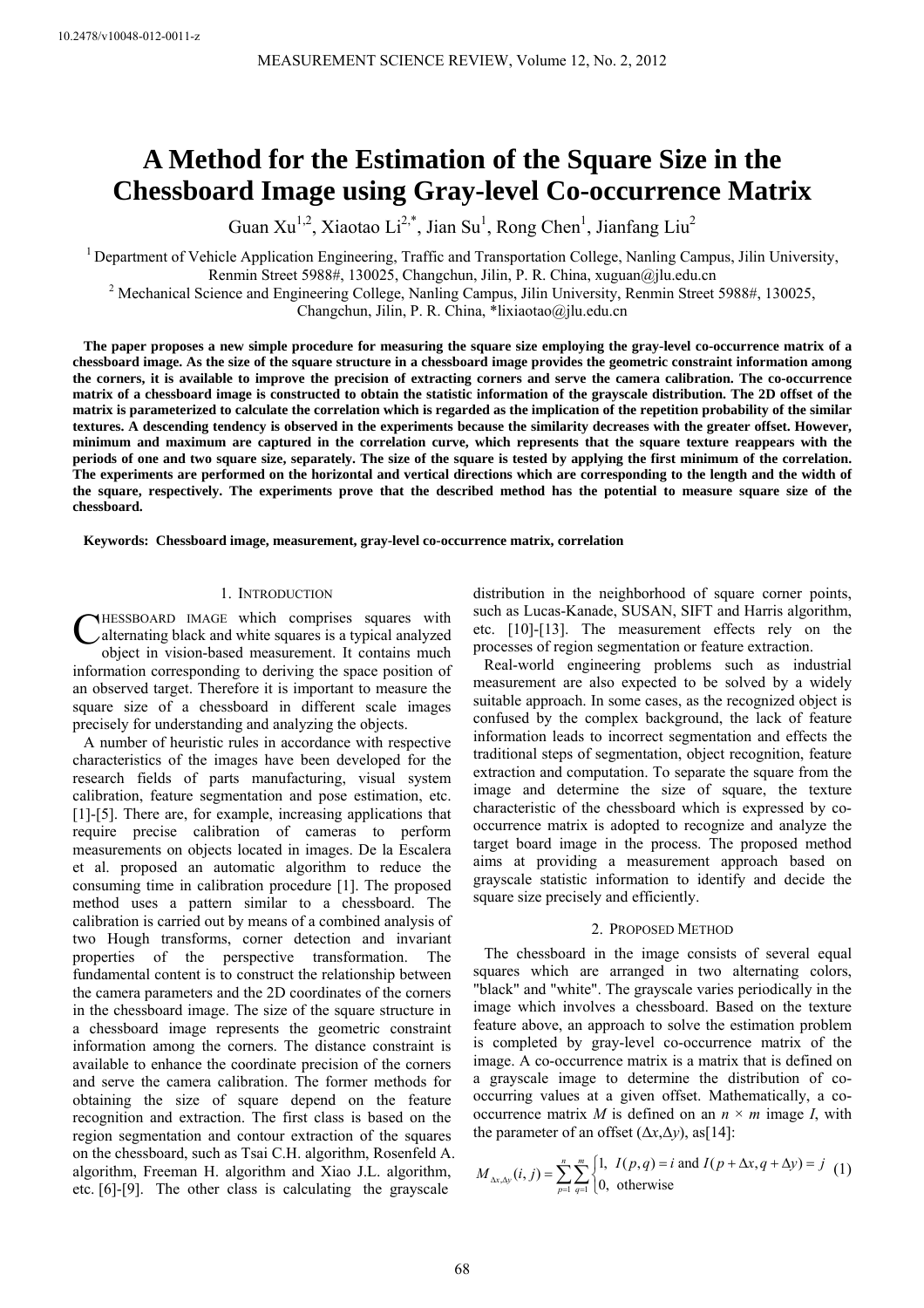where  $(p, q)$  is the pixel coordinate in the image,  $(i, j)$  is the coordinate of an element in the co-occurrence matrix *M*. (*i*, *j*) also stands for the grayscale value of the specified pixel in the original position  $(p, q)$  and the other pixel value with an offset  $(\Delta x, \Delta y)$  in the image. The offsets  $\Delta x, \Delta y$  vary from zero to a half of the image width which is equal to 300 pixels in the experiments. The step of the offsets  $\Delta x$ ,  $\Delta y$  is one pixel. If the grayscale in  $(p, q)$  of the image is equal to  $i$ while the grayscale in  $(p+\Delta x, q+\Delta y)$  is equal to *j*, the element value in  $(i, j)$  of the co-occurrence matrix plus one, is iterated.

For industrial purposes, a detailed and precise measurement of the square size is necessary. Correlation is one of the statistics specified in properties of the gray-level co-occurrence matrix. It is expressed by [14]

$$
C(\Delta x, \Delta y) = \sum_{i}^{n} \sum_{j}^{m} \frac{(i - \mu_i)(j - \mu_j)M_{\Delta x, \Delta y}(i, j)}{\sigma_i \sigma_j}
$$
(2)

where  $M(i, j)$  is the element of the co-occurrence matrix  $M$ with the coordinate  $(i, j)$ ,  $\mu_i$ ,  $\mu_j$  are the mathematical expectation values of the elements in the *i*th row*, j*th column,  $\sigma_i$ ,  $\sigma_i$  are the variance values of the elements in row *i*, column *j*. For each co-occurrence matrix vectors of row and column, arithmetic means  $\mu_i$ ,  $\mu_j$  and standard deviations  $\sigma_i$ ,  $\sigma_i$  are to be calculated.

Considering that the  $(\Delta x, \Delta y)$  parameterization conducts the co-occurrence matrix sensitivity to the texture of the chessboard, an offset vector is employed as a variable so that the periodicity of the image texture which is corresponding to the size of black or white squares results in a series of different co-occurrence matrices for the same image. From this point of view, the co-occurrence matrices are formed by a series of offsets sweeping through the half length of an image side to achieve a degree of texture invariance.

In order to investigate the square size of the chessboard image, the correlation values of the co-occurrence matrices are calculated by (1) and (2) while the offset varies in *x*, *y* directions, respectively. Then we construct the relationship between the offset and the correlation which is selected to locate the maximum and minimum related to the boundaries of the squares. The length and width of the square over the chessboard are obtained by the boundary information in the image.

#### 3. EXPERIMENTAL RESULTS AND DISCUSSION

The presented measurement method has been performed on a Celeron 1.73 GHz notebook computer with 2 GB memory. The image resolution is 800×600 pixels.

 Two chessboard images, Fig.1(a) and Fig.2(a), in different rotational angles and the other two images, Fig.3(a) and Fig.4(a), in a greater scale are captured in the experiments for evaluating the effects of the method in various cases. The matrices are calculated to the raw chessboard image. Considering the real measurement situation, the size of square is commonly lower than the half length of an image. Therefore, the variable of the offset value covers the reasonable interval from 1 pixel to 300 pixels aiming to find

the minimum and maximum related to the boundaries of the squares. One pixel is chosen as the step in the *x*-axis scale of the plots in Fig.1(b)-Fig.4(b) and Fig.1(c)-Fig.4(c). The experiments are performed on the condition that the offset changes in vertical and horizontal directions, individually. Texture correlation as a function of offset in vertical or horizontal directions is illustrated in Fig.1(b)-Fig.4(b) and Fig.1(c)-Fig.4(c). Texture correlation as a function of offsets in vertical direction and horizontal direction is shown in Fig.1(d)-Fig.4(d). The curves briefly show a downward tendency because the correlation is insignificant to the greater offset, which also implies the decreasing repetition probability of similar textures in the increasing distance. However, there are 2 maximum points and 2 minimum points in each curve. The first maximum point stands for the width and length of two squares because the black or white pixels on the target reappear most often in the distance of two squares. The minimum point shows the width and length of a single square, as the black or white pixels infrequently repeat on the target in the distance of a single square. The same results are deduced in the distance of squares with even or odd numbered times, respectively. Based on the discussion above, the first minimum point depicts the size of a square on the chessboard; likewise, the first maximum sketches the repeated patterns of two squares, and yet the third peak is unrecognized in the correlation curve as there is no periodical texture in the image larger than four squares of the chessboard. The selected cooccurrence matrices with the horizontal offsets of one and double squares are presented in Fig.1(e)-Fig.4(e) and Fig.1(f)-Fig.4(f), individually. In Fig.1(e)-Fig.4(e), the higher values of the matrix are grouped close to four areas. For the horizontal offset of one square, the areas near (0, 255) and (255, 0) imply that many black and white pixels of the chessboard repeat in the interval distance of one square. The areas near (0, 0) and (255, 255) describe that there are also many reappeared black or white pixels in the interval distance of one square. In Fig.1(f)-Fig.4(f), the higher values of matrix integrate to the two areas near (0, 0) and (255, 255) because the black or white pixels of the chessboard tend to reoccur on the period of two squares. Furthermore, comparing Fig.1(e) to Fig.3(e), and Fig.1(f) to Fig.3(f), the concentration of the matrix values is higher in Fig.3 as the chessboard texture occupies a larger area of the image.

As the length and the width of a square correspond to the first minimum points of the correlation curves in vertical and horizontal directions, respectively, the computed square width and length in Fig.1(a)-Fig.4(a) are reported in Table1, which satisfy the test results of manual operation within 1 pixel error. Considering the first minimum and maximum corresponding to one and two squares, the offset of the first maximum should be exactly the double of the first minimum. The ratio of offsets on the first maximum and minimum points is calculated to evaluate the method precision in Table2. The mean value of the ratio is 1.933 with the variance 0.004.

The experiments prove that the measurement approach for the square size of a chessboard image taking the advantage of correlation of gray-level co-occurrence matrix is capable of measuring the length and width in different scale images.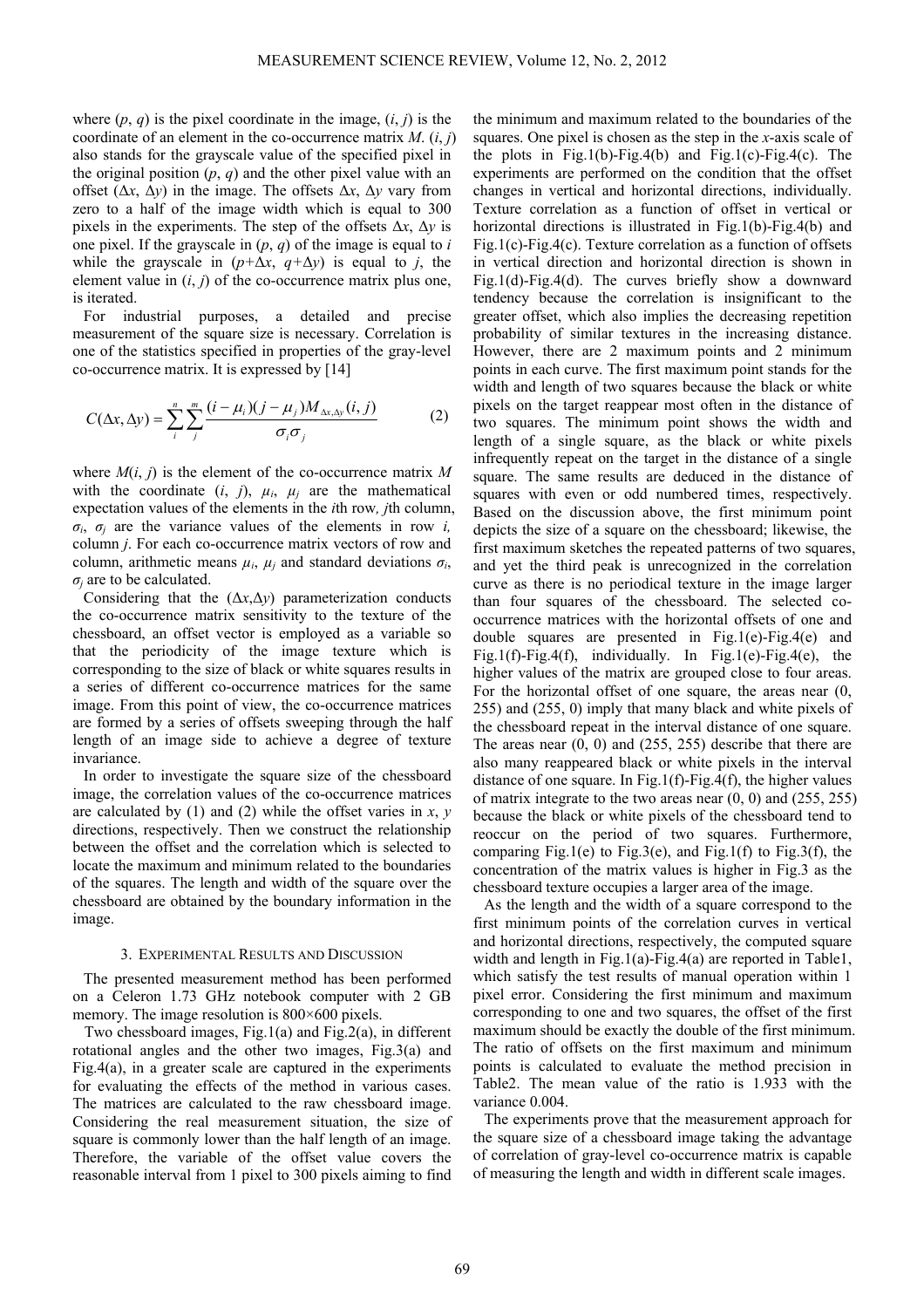

Fig.1. Experimental results on an orthographic chessboard image. (a) Raw image, (b) Texture correlation as a function of offset in vertical direction, (c) Texture correlation as a function of offset in horizontal direction, (d) Texture correlation as a function of offsets in vertical direction and horizontal direction, (e) Co-occurrence matrix with the horizontal offset of one square, (f) Co-occurrence matrix with the horizontal offset of two squares.

|                        |    |    |    | Fig.1(a) Fig.2(a) Fig.3(a) Fig.4(a) |
|------------------------|----|----|----|-------------------------------------|
| Computed square width  | 28 |    |    |                                     |
| Counted square width   |    |    | 48 |                                     |
| Computed square length | 28 | 26 | 46 | 43                                  |
| Counted square length  |    |    |    |                                     |

Table 1. Measurement results of the squares in Fig.1(a)-Fig.4(a) (the unit is pixel)

|  |  | Table 2. Ratio of the offsets on the first maximum and minimum points        |  |
|--|--|------------------------------------------------------------------------------|--|
|  |  | in Fig. $1(b)$ -Fig. $4(b)$ and Fig. $1(c)$ -Fig. $4(c)$ (the unit is pixel) |  |

| Offset               |                         |       |       |       | Fig.1(a) Fig.2(a) Fig.3(a) Fig.4(a) |
|----------------------|-------------------------|-------|-------|-------|-------------------------------------|
|                      | Minimum<br>point        | 28    | 32    | 47    | 52                                  |
| Horizontal<br>offset | Maximum<br>point        | 55    | 58    | 93    | 101                                 |
|                      | Ratio of<br>the offsets | 1.964 | 1.813 | 1.979 | 1.942                               |
| Vertical<br>offset   | Minimum<br>point        | 28    | 26    | 46    | 43                                  |
|                      | Maximum<br>point        | 55    | 48    | 92    | 84                                  |
|                      | Ratio of<br>the offsets | 1.964 | 1.846 | 2.000 | 1.953                               |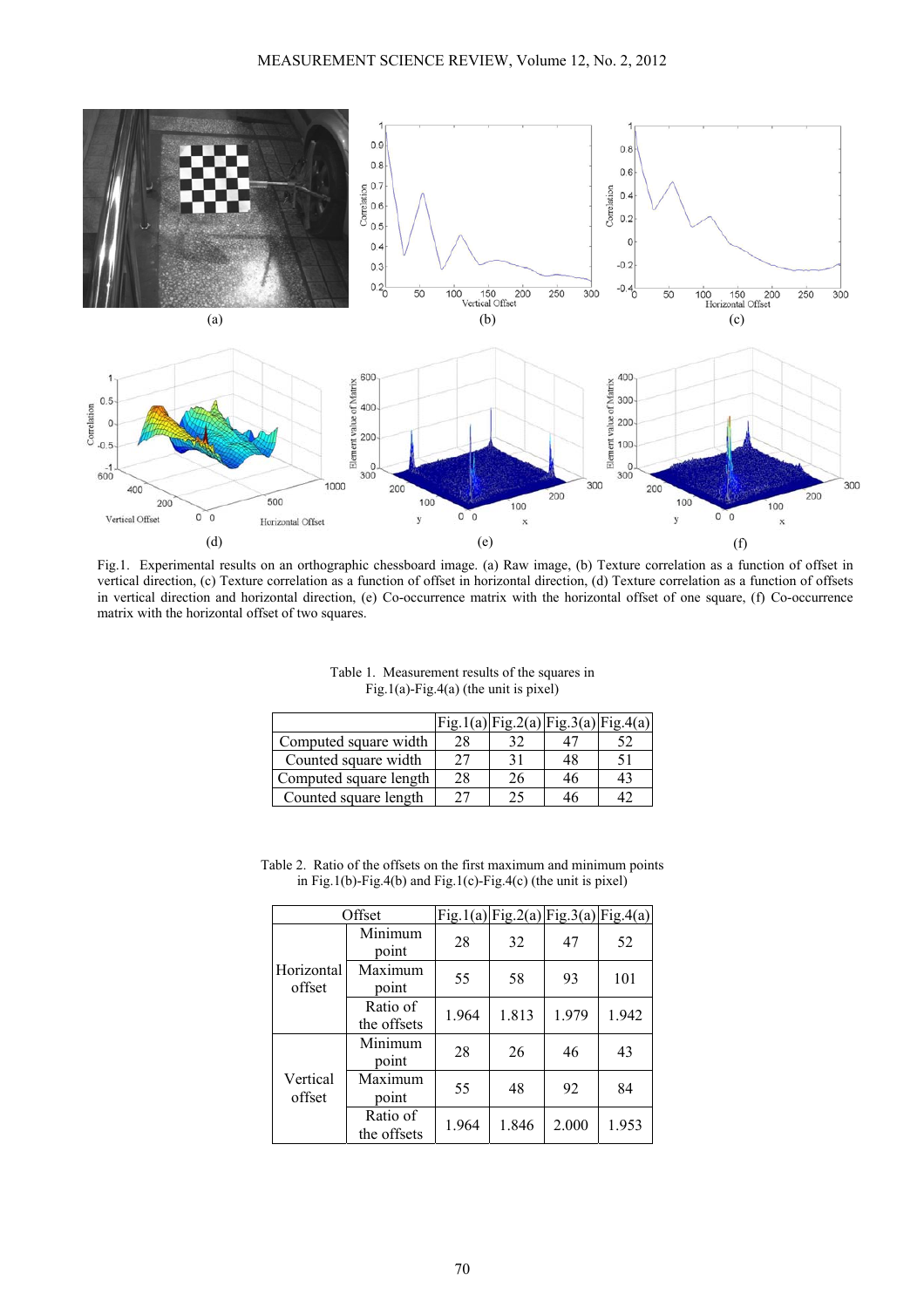

Fig.2. Experimental results on an oblique chessboard image. (a) Raw image, (b) Texture correlation as a function of offset in vertical direction, (c) Texture correlation as a function of offset in horizontal direction, (d) Texture correlation as a function of offsets in vertical direction and horizontal direction, (e) Co-occurrence matrix with the horizontal offset of one square, (f) Co-occurrence matrix with the horizontal offset of two squares.



Fig.3. Experimental results on an orthographic chessboard image in large scale. (a) Raw image, (b) Texture correlation as a function of offset in vertical direction, (c) Texture correlation as a function of offset in horizontal direction, (d) Texture correlation as a function of offsets in vertical direction and horizontal direction, (e) Co-occurrence matrix with the horizontal offset of one square, (f) Cooccurrence matrix with the horizontal offset of two squares.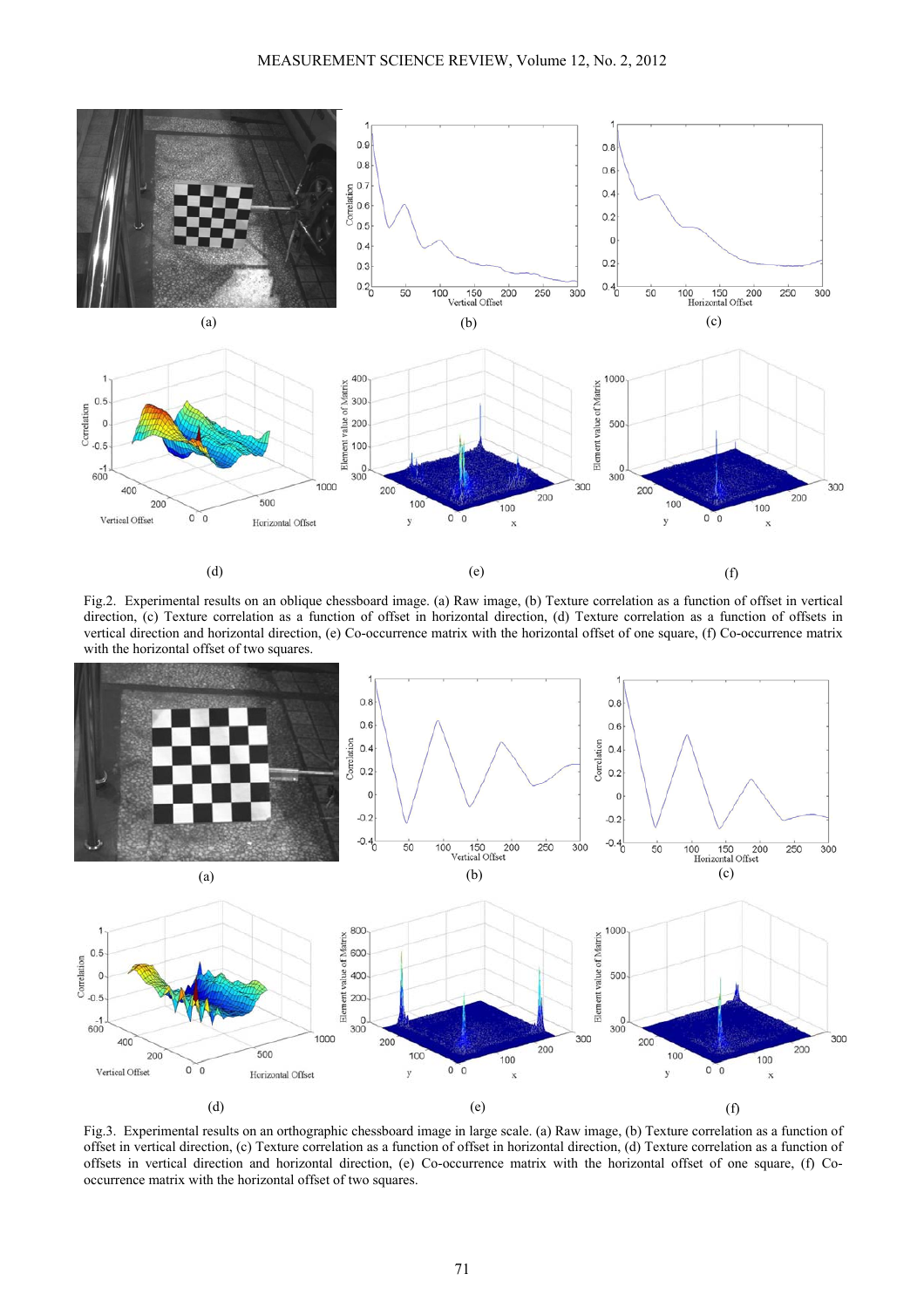

Fig.4. Experimental results on an orthographic chessboard image in large scale. (a) Raw image, (b) Texture correlation as a function of offset in vertical direction, (c) Texture correlation as a function of offset in horizontal direction, (d) Texture correlation as a function of offsets in vertical direction and horizontal direction, (e) Co-occurrence matrix with the horizontal offset of one square, (f) Cooccurrence matrix with the horizontal offset of two squares.

## 4. CONCLUSIONS

An approach of measuring the square size of the chess texture which is often adopted in a target board image in virtue of using gray-level co-occurrence matrix is employed to explore whether it is effective for different scale images.

According to the statistical performance of the chessboard on which white squares are separated by black squares in the same size accurately, the co-occurrence matrix with the parameters of offsets is computed on an image. To compare the repetition probability of the square texture in the image, the correlation of the co-occurrence matrices in which the offsets are parameterized is chosen as a ruler of measuring the squares. We concentrate on analyzing the tendency of the curves which is derived from the offsets varying in the range of half size of the image.

The experiments are executed on the condition that the offset varies in vertical and horizontal directions to obtain the distribution of texture invariance in different directions separately. As the repetition probability of the similar textures decreases with offset increasing, the correlation curves generally indicate a descending trend. Nevertheless, there are two obvious minimum and maximum in every experimental correlation curve. The first minimum of the horizontal curve describes the length of a square on the chessboard while the maximum in the vertical curve illustrates the width of a square. The experiment results of the length and width of the squares satisfy the manual measurement results. In summary, the method which utilizes

the gray-level co-occurrence matrix for the chessboard image demonstrates that the proposed procedure is effective and appropriate for measuring the size of square.

### ACKNOWLEDGMENT

The research is funded by Ph.D. Programs Foundation of Ministry of Education of China, under Grant No.20100061120067, Jilin Province Science Foundation for Youths, under Grant No.20100167, and China Postdoctoral Science Foundations, under Grant No.201104525 and No.20100471254.

#### **REFERENCES**

- [1] De la Escalera, A., Armingol, J.M. (2010). Automatic chessboard detection for intrinsic and extrinsic camera parameter calibration. Sensors, 10 (3), 2027-2044.
- [2] Mallon, J., Whelan, P.F. (2007). Calibration and removal of lateral chromatic aberration in images. Pattern Recognition Lett., 10 (3), 2027-2044.
- [3] Zhao, Z.X., Wen, G.J. (2011). Ball's motion estimation using a line-scan camera. Measurement Science Review, 11 (6), 185-191.
- [4] Brodic, D. (2011). Methodology for the evaluation of the algorithms for text line segmentation based on extended binary classification. Measurement Science Review, 11 (3), 71-78.